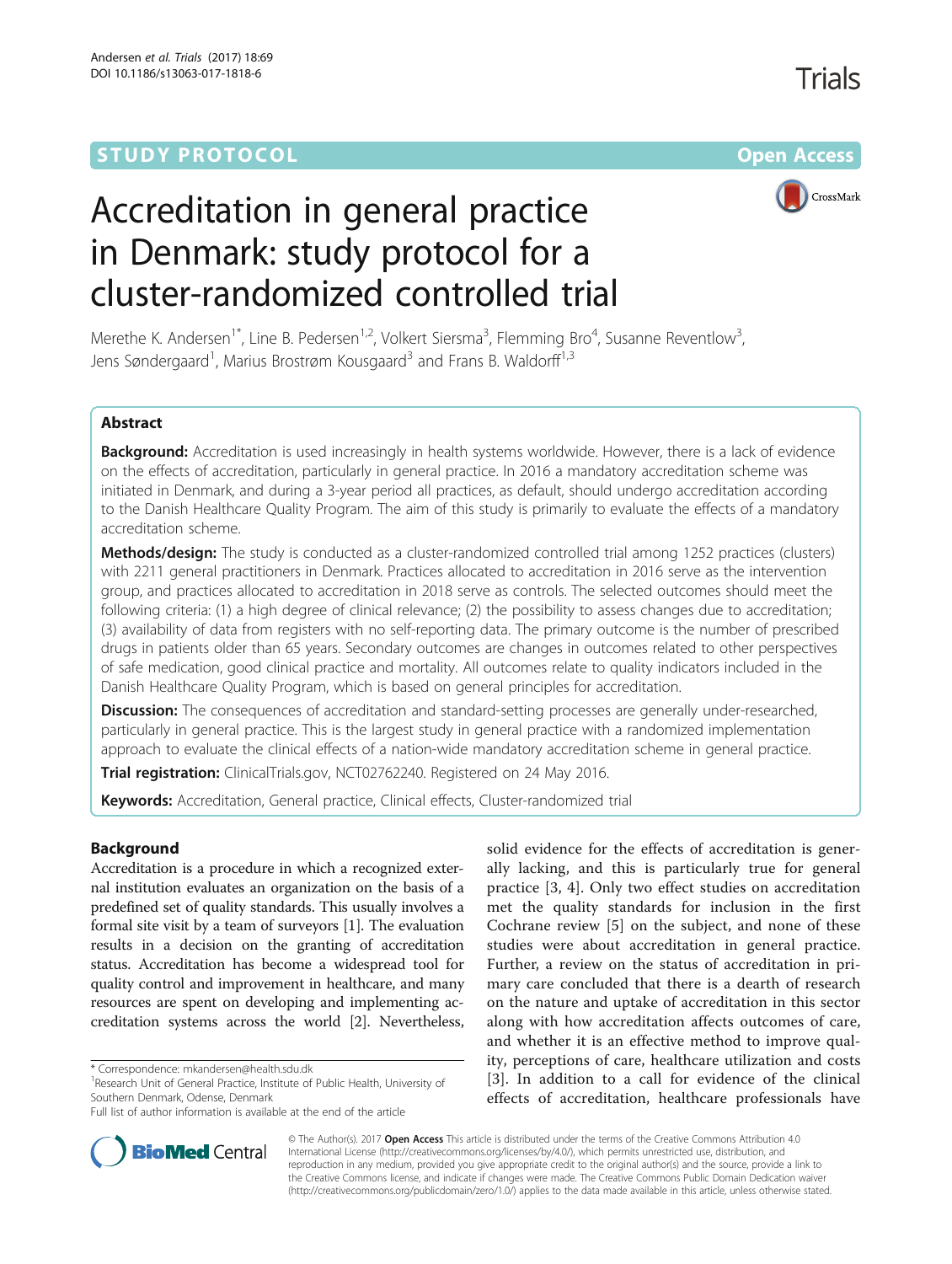expressed concerns about the bureaucracy and the extra registration work imposed by accreditation.

In 2014 it was decided to implement a mandatory accreditation scheme in Danish general practice in the period 2016–2018. This protocol paper describes the design of a cluster-randomized evaluation of this accreditation scheme by means of the Consolidated Standards of Reporting Trials (CONSORT) extension and the Standard Protocol Items: Recommendations for Interventional Trials (SPIRIT) statement for cluster-randomized trials (Additional files [1](#page-7-0) and [2\)](#page-7-0).

#### Methods/design

#### Participants and study design

The accreditation scheme in Denmark is rolled out as a cluster-randomized controlled trial (CRCT). All 1922 general practices are eligible for the study and are allocated to undergo accreditation in 2016, 2017 and 2018 respectively. Practices allocated to accreditation in 2016 (accreditation2016) and representing 604 clusters are selected as the intervention group, while practices allocated to accreditation in 2018 (accreditation2018) represent 648 clusters and serve as the control group. Practices are assigned an accreditation date 1 year in advance, and in order to avoid contamination from the intervention group, practices allocated to accreditation in 2017 (accreditation2017), representing 664 practices, will be excluded from analysis.

This design, in addition to the comprehensive Danish National Health registers, offers a unique opportunity to conduct research on the effects of accreditation [[6](#page-8-0)–[8](#page-8-0)]. Moreover, the design makes possible a comparison of practices that have already accomplished accreditation with practices waiting to be accredited [\[9](#page-8-0)]. Additionally, the national Civil Registration System (CRS) facilitates the collection of relevant data independent of the involved practices [[10](#page-8-0)].

The Danish healthcare system is tax-financed, and most general practitioners (GPs) and hospital services are free of charge. General practice is characterized by five key components. (1) There is a list system associating citizens with a GP. GPs can close for uptake when they have 1600 persons on the list but are allowed to enroll up to 2550 persons. (2) The GP acts as gatekeeper and first-line provider in the sense that a referral from a GP is required for most office-based specialists and always for inpatient and outpatient hospital treatment. (3) An after-hours system is staffed by GPs on a rotation basis. (4) There is a mixed capitation and feefor-service system. (5) GPs are self-employed, working on contract for the public funder based on a national agreement that details not only services and reimbursement but also opening hours and required postgraduate

education [\[11\]](#page-8-0). Danish general practice constitutes 1922 practices comprising a total of 3329 GPs.

The accreditation program is developed and managed by the Danish Institute for Quality and Accreditation in Healthcare (IKAS). IKAS offers a range of accreditation programs, tailored for private hospitals, community pharmacies, community healthcare, general practice and specialist physicians practicing outside of a hospital setting.

One year in advance, practices are notified about their accreditation date by letter from IKAS. It is expected that practices will begin working with the standards from that date onwards.

#### Randomization

IKAS decided that surveys in all five regions of Denmark should be evenly distributed for the 3 years during which the accreditation process takes place. Moreover, it was decided by IKAS that the accreditation should be conducted by means of municipalities (each Danish region is divided into several smaller municipalities) and that the order of municipalities should be completely random.

Time for accreditation of the practices in the 98 municipalities in Denmark was determined in a randomized lots drawing conducted on 22 September 2014 by IKAS, and provided the basis for a prospective study. Two impartial persons from IKAS conducted the drawing. Within each of the five Danish regions, one-third of the practices within the municipalities that were drawn first were allocated to accreditation in 2016, the next third to 2017 and the last third to 2018. If large municipalities were drawn and this resulted in an excess of practices greater than one-third of the practices in a region, the practices were split over 2 allocation years based on the first letter in the street name in ascending order (Fig. [1](#page-2-0)).

This randomization allows for comparisons between early accredited practices (2016,  $n = 604$  practices) and late accredited practices (2018,  $n = 648$  practices) in 2017. Every practice is considered a cluster, which means that there are 1252 clusters in the study. The CRCT study is designed to comply with the recommendations of the CONSORT statement: extension to cluster-randomized trials [\[12\]](#page-8-0) and SPIRIT.

#### Intervention

Since 2009 accreditation under the Danish Healthcare Quality Program (DHQP) has been mandatory in the secondary healthcare system in Denmark, and it was decided as part of 'the national strategy for quality development in the healthcare system – common aims and plan of action 2002–2006'. The DHQP has been adjusted to include general practice. The intervention comprises the rollout of a mandatory accreditation scheme, which is defined and carried out by an acknowledged, impartial institution: IKAS.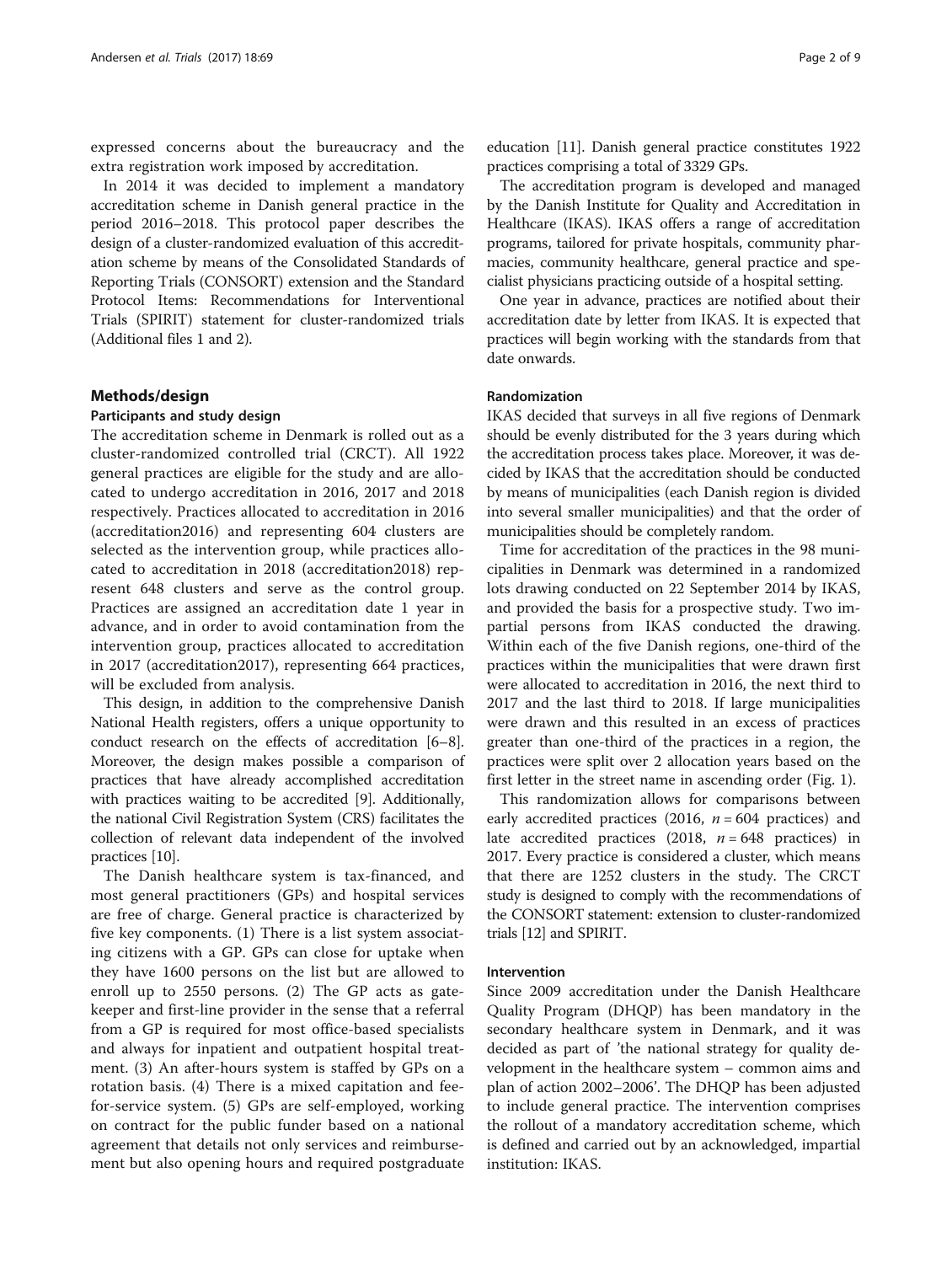<span id="page-2-0"></span>

The DHQP is based on general principles for accreditation. The model contains a set of accreditation standards as well as an accreditation process [[13\]](#page-8-0). The accreditation standards were developed by IKAS in collaboration with representatives from the Organization of General Practitioners in Denmark (PLO), Danish Regions, Danish Patients, and the Danish Association of Practicing Medical Specialists. A preliminary version of the standard set was pilot-tested in 26 practices in 2012 [[14\]](#page-8-0). Subsequently, the standard set was further adjusted, and the Danish Regions and the PLO approved the current version in 2014.

The DHQP for general practice consists of 16 standards with associated indicators within the following areas: (1) quality and patient safety, (2) patient safety critical standards, (3) good patient continuity of care and (4) management and organization [[13\]](#page-8-0).

The standards include certain minimal requirements, but are also written to stimulate quality improvement. Not everything in the standards is written to describe and delineate precisely what the client should do. Parts of the standards are intended to stimulate reflection on one's own practice and thereby inspire improvement activities.

Each standard includes a descriptive part, where the purpose and meaning of the standard is explained in more or less detail, as appropriate. Furthermore, each standard includes a number of indicators that comprise the measurable elements of the standard set. Compliance with the standard set is assessed by rating of the indicators. The surveyor team does this during survey.

A survey implies a visit from a surveyor team consisting of healthcare professionals who have received specific training to handle this task. Some surveyors in the practice sectors are IKAS employees, but all survey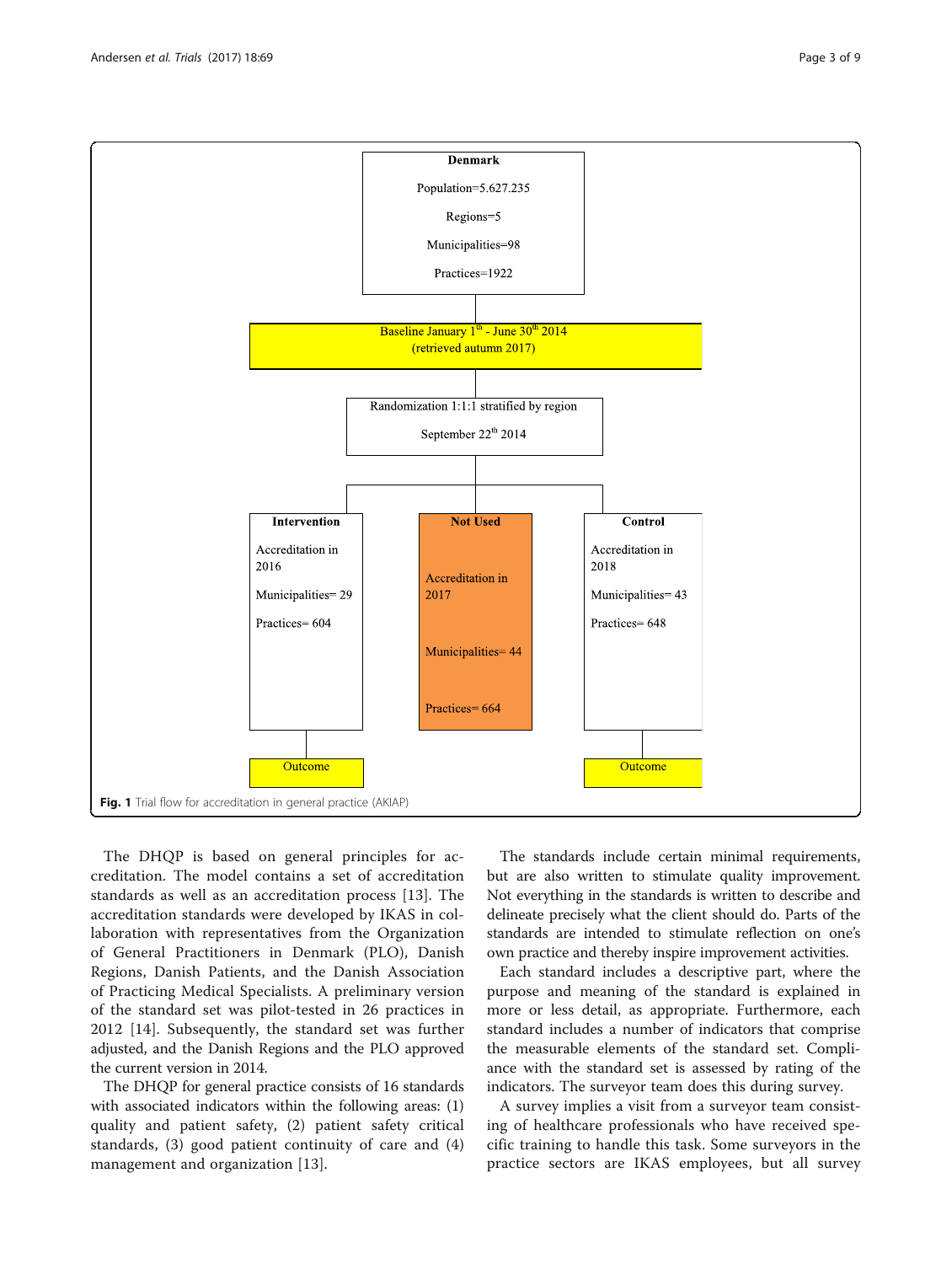teams will include surveyor(s) who are peers, working most of their time in healthcare.

The survey has a dual purpose: to assess compliance with minimal requirements and to identify opportunities for improvement, even when the threshold for obtaining accreditation has been reached. A client needs to comply with the minimal requirements in order to obtain accreditation. But the survey should also give the client feedback on his or her efforts to meet the purpose of the standards, and it should do this in a way that inspires and supports quality improvement work.

Compliance assessment is governed by defined rating principles. The fundamentals are the same for all programs:

- Met: The client in all essentials complies with the requirements in the indicator.
- Largely Met: There are opportunities for improvement, but accreditation can be awarded; no further action is required.
- Partially Met: There are opportunities for improvement, and action is required, unless

accreditation is awarded with comments or, in case of critical non-compliances, is denied.

 Not Met: There is no evidence for compliance or only plans to achieve compliance [\[13\]](#page-8-0).

The standards are accompanied by rating principles, describing how compliance with the indicators is assessed and rated [\[13\]](#page-8-0).

#### **Objectives**

The aim of this study is to evaluate the effects of accreditation in general practice with regard to certain clinical outcomes (Fig. 2).

#### Clinical outcomes

The selected outcomes should meet the following criteria: (1) a high degree of clinical relevance, (2) the possibility to assess changes due to accreditation, (3) the availability of data independent of self-reporting from practices. Table [1](#page-4-0) lists GPs and practice characteristics. The selected outcomes, their origin from the DHQP and the used data collection sources are listed in Table [2](#page-5-0).

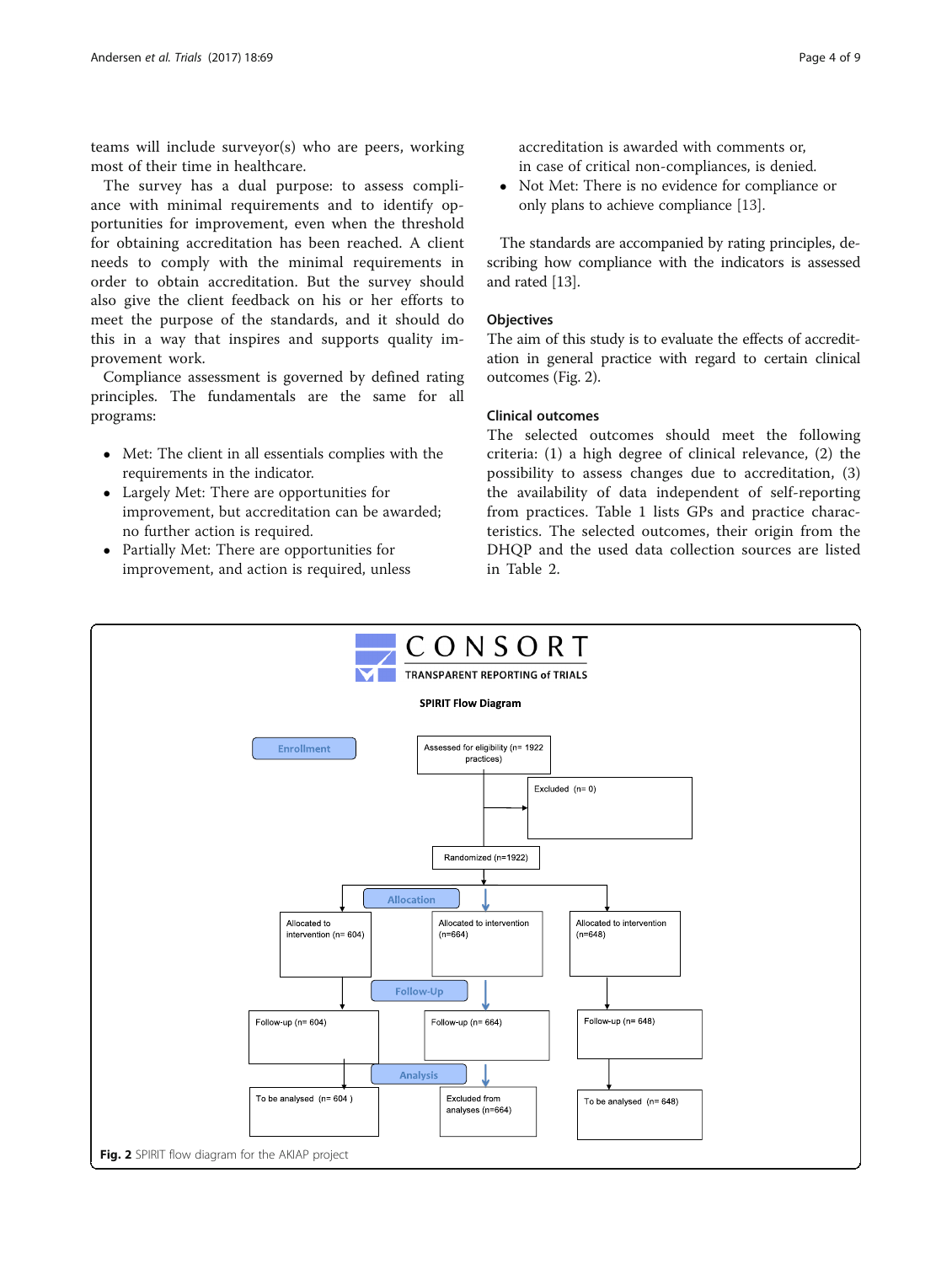|                  | Accreditation<br>in 2016 | Accreditation<br>in 2018 | Total | $p$ value $\chi^2$ test |
|------------------|--------------------------|--------------------------|-------|-------------------------|
| GPs              | 1106                     | 1105                     | 2211  |                         |
| Age              |                          |                          |       |                         |
| Mean             | 53.44                    | 52.91                    |       | $t$ test: 0.64          |
| Gender           |                          |                          |       | 0.32                    |
| Male             | 572                      | 548                      | 1120  |                         |
|                  | (52%)                    | (50%)                    | (51%) |                         |
| Female           | 534                      | 557                      | 1091  |                         |
|                  | (48%)                    | (50%)                    | (49%) |                         |
| Practice type    |                          |                          |       | 0.08                    |
| Single-handed    | 314                      | 351                      | 665   |                         |
|                  | (28%)                    | (32%)                    | (30%) |                         |
| Partnership      | 792                      | 754                      | 1546  |                         |
|                  | (72%)                    | (68%)                    | (70%) |                         |
| Region           |                          |                          |       | 0.71                    |
| Capital          | 316                      | 330                      | 646   |                         |
|                  | (28%)                    | (30%)                    | (29%) |                         |
| Central Denmark  | 272                      | 269                      | 541   |                         |
|                  | (25%)                    | (24%)                    | (25%) |                         |
| North Denmark    | 113                      | 94                       | 207   |                         |
|                  | (10%)                    | (9% )                    | (9% ) |                         |
| Zealand          | 155                      | 157                      | 312   |                         |
|                  | (14%)                    | (14%)                    | (14%) |                         |
| Southern Denmark | 250                      | 255                      | 505   |                         |
|                  | (23%)                    | (23%)                    | (23%) |                         |

<span id="page-4-0"></span>Table 1 GP and practice characteristics distributed on randomization groups

#### Primary outcome

The primary outcome is the changes in number of prescribed drugs in patients older than 65 years between the baseline and follow-up period.

This outcome refers to standard 2.2 in the DHQP: physicians in the practice have knowledge about the basic list for rational pharmacotherapy. The practice conducts, according to medical judgments, annual controls in patients with chronic disease, comprising assessment of prescriptions.

The primary outcome is selected because inappropriate use of many concurrent drugs, especially in older people, imposes a substantial burden of adverse drug events, ill health, disability, hospitalization and even death. The single most important predictor of inappropriate prescribing adverse drug events (ADEs) in older patients is the number of prescribed drugs [[15](#page-8-0)]. One report estimated the risk of ADE as 13% for two drugs, 38% for four drugs and 82% for seven drugs or more [[15\]](#page-8-0). A Danish study from 2000 showed that among 75 year-old persons living at home, 60% used three or more

prescribed drugs and 34% used five or more [\[16\]](#page-8-0). A more recent study performed by the pharmacist foundation found that almost 40% of the elderly older than 65 years use six or more drugs, while this is the case for more than 50% of the elderly older than 80 years [\[17](#page-8-0)]. National guidelines for general practice recommend critical reviews of the elderly patients' medication [[18\]](#page-8-0), and secure medication in elderly patients relates to all four areas in DHQP.

It is not possible to assess whether the medication given to the individual patient is reasonable, as we have no access to the patients' diagnosis or the indication. Therefore, we will analyse any changes in number of drugs in elderly persons (older than 65) for accredited practices and non-accredited practices.

Our main hypothesis is that implementing DHQP will decrease the number of prescribed drugs during the accreditation scheme.

#### Secondary outcomes

The secondary outcomes focus on safe medication practices, good clinical practices and quality and patient safety according to the DHQP. These outcomes relate directly to one of the standards concerning critical patient safety issues (standard 2.2), and they are expressed as changes in amounts or prevalence between the observation period and the baseline period.

The rationale for each of the secondary outcomes is presented in Table [2](#page-5-0).

Safe medication Safe medication use includes:

- Changes in the proportion of polypharmacy (>5 prescribed drugs) patients older than 65 years
- Changes in daily drug dose (DDD) of non-steroidal anti-inflammatory drugs (NSAIDs) without proton pump inhibitor (PPI)
- Changes in DDD of sleeping medicine.

Good clinical practice Good clinical practice includes:

- Changes in the proportion of elderly persons older than 75 receiving a preventive home visit (PHV)
- Changes in the number of annual controls for chronic disease (ACCD) between periods
- Changes in the number of spirometries performed
- Quality and patient safety:
- Changes in proportion of practices with a reported adverse event (RAE)
- Changes in proportion of practices with a patient satisfaction survey between periods.

**Mortality** Mortality is evaluated as changes in mortality rates between periods.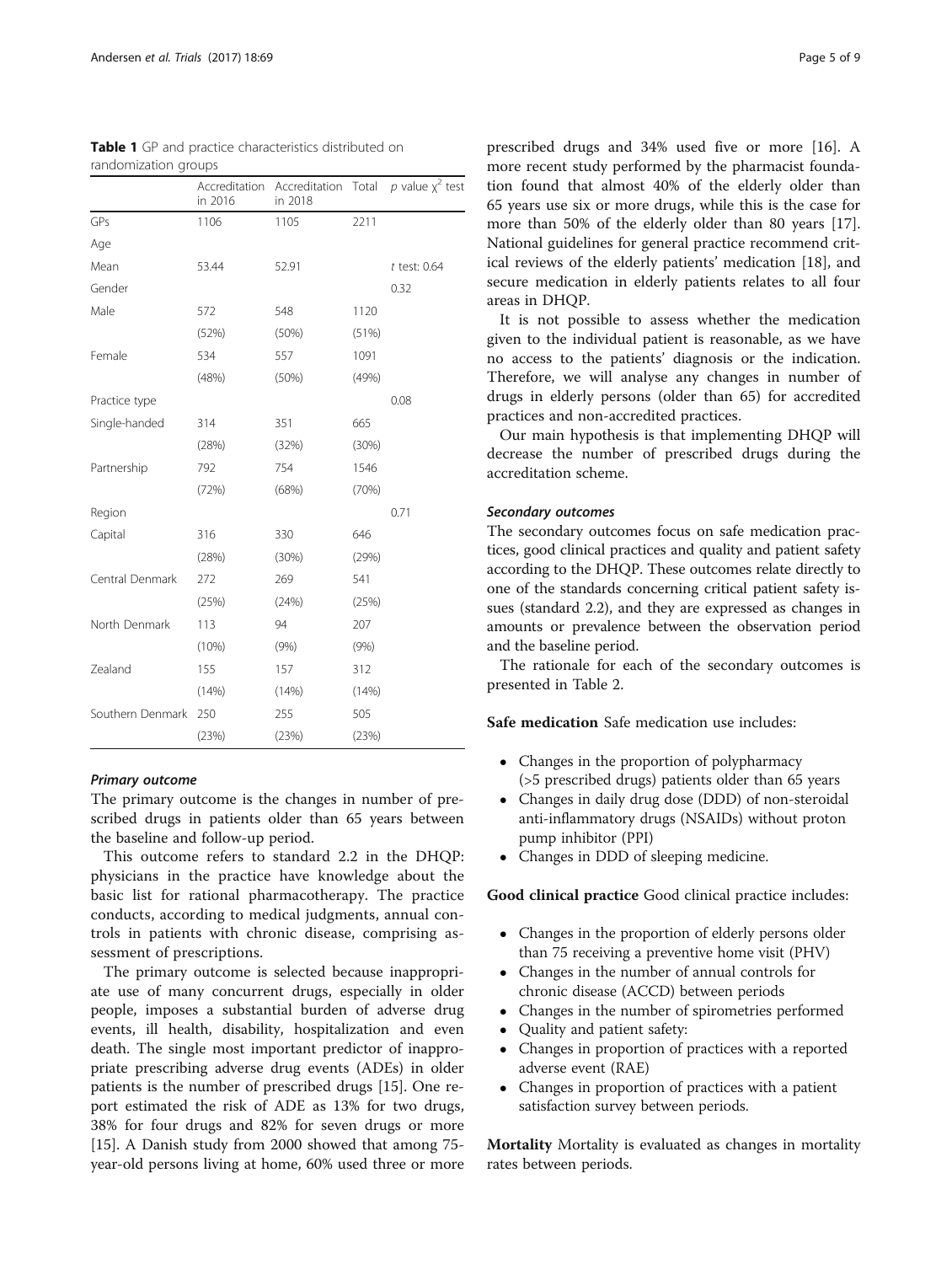<span id="page-5-0"></span>Table 2 Description of outcomes according to DHQP standards and data sources

| Primary outcome                                                                                                                                                                                                                        | DHQP standard 'aim'                                                                                                                                                                                                                                                                                             | Rationale                                                                                                                                                                                                                                                                                                                                                                                                                                                                                                                                                                                          | Data source                                        |
|----------------------------------------------------------------------------------------------------------------------------------------------------------------------------------------------------------------------------------------|-----------------------------------------------------------------------------------------------------------------------------------------------------------------------------------------------------------------------------------------------------------------------------------------------------------------|----------------------------------------------------------------------------------------------------------------------------------------------------------------------------------------------------------------------------------------------------------------------------------------------------------------------------------------------------------------------------------------------------------------------------------------------------------------------------------------------------------------------------------------------------------------------------------------------------|----------------------------------------------------|
| Changes in number of prescribed drugs<br>in patients older than 65 years in period                                                                                                                                                     | 2.2. Prescriptions and prescription<br>renewal: "Physicians in the practice have<br>knowledge about the basic list for rational<br>pharmacotherapy. The practice conducts,<br>according to medical judgments, annual<br>controls in patients with chronic disease,<br>comprising assessment of prescriptions".  | Inappropriate use of many concurrent<br>drugs, especially in older people, imposes<br>a substantial burden of adverse drug<br>events, ill health, disability, hospitalization,<br>and even death. National guidelines for<br>general practice recommend critical<br>reviews of the elderly patients'<br>medication, and secure medication in<br>elderly patients relates to all four areas in<br>DHQP, but most of all it relates to the<br>patient security critical standards                                                                                                                    | Medication<br>Database (MD)                        |
| Secondary outcomes                                                                                                                                                                                                                     |                                                                                                                                                                                                                                                                                                                 |                                                                                                                                                                                                                                                                                                                                                                                                                                                                                                                                                                                                    |                                                    |
| Polypharmacy in aged patients >65 years<br>Polypharmacy Yes/No                                                                                                                                                                         | 2.2. Prescriptions and prescription<br>renewal: "Physicians in the practice have<br>knowledge about the basic list for rational<br>pharmacotherapy. The practice conducts,<br>according to medical judgements, annual<br>controls in patients with chronic disease,<br>comprising assessment of prescriptions". | National guidelines for general practice<br>recommend critical reviews of the elderly<br>patients' medication (18)(18)(18)(15)(19)(18),<br>and secure medication in elderly patients<br>relates to all four areas in DHQP, but most<br>of all it relates to the patient security critical<br>standards. This variable is the dichotomized<br>primary outcome defining polypharmacy<br>as more than 5 concurrent prescribed<br>medications.                                                                                                                                                         | Medication<br>Database (MD)                        |
| Patients >65 years taking NSAIDs without<br>a concurrent prescription for proton<br>pump inhibitor (PPI) Daily drug dose<br>(DDD) of NSAID without PPI in period                                                                       | 2.2. Prescriptions and prescription<br>renewal: "Physicians in the practice have<br>knowledge about the basic list for rational<br>pharmacotherapy. The practice conducts,<br>according to medical judgements, annual<br>controls in patients with chronic disease,<br>comprising assessment of prescriptions". | Non-steroidal anti-inflammatory drugs<br>(NSAIDs) can cause serious gastrointes-<br>tinal complications, and it is estimated<br>that more than 100 persons die from<br>NSAID-induced gastrointestinal bleeding<br>and perforation in Denmark annually. The<br>risk is higher in the elderly. PPIs reduce<br>the prevalence of bleeding gastric ulcers<br>and reduce the risk of dyspepsia and<br>uncomplicated gastric ulcers in NSAID<br>treatment. Therefore, PPI treatment is<br>recommended in combination with<br>NSAIDs where these are requisite in<br>patients older than 65 years of age. | Medication<br>Database (MD)                        |
| Sleeping medication Indicator: reduction in 2.2. Prescriptions and prescription<br>DDD sleeping medication/1000 patients<br>DDD sleeping medicine in period                                                                            | renewal: "Physicians in the practice have<br>knowledge about the basic list for rational<br>pharmacotherapy. The practice conducts,<br>according to medical judgements, annual<br>controls in patients with chronic disease,<br>comprising assessment of prescriptions".                                        | National guidelines from the National<br>Board of Health recommend reduction in<br>the prescription of sleeping medication.                                                                                                                                                                                                                                                                                                                                                                                                                                                                        | Medication<br>Database (MD)                        |
| Preventive home visits Indicator: Changes 1.2. Use of good clinical practice -<br>in percentage of patients >75 years who vulnerable patient groups: "Patients are<br>have had a preventive home visit<br>Preventive home visit Yes/No | diagnosed, treated and provided support<br>for self care and they are controlled,<br>referred and rehabilitated in accordance<br>with good clinical practice"                                                                                                                                                   | The care of fragile elderly has a high<br>priority and is addressed in this standard.<br>Moreover, a specific fee for conducting<br>preventive home visits to fragile elderly is<br>part of the general practice remuneration<br>system.                                                                                                                                                                                                                                                                                                                                                           | The Danish<br>National Health<br>Services Register |
| Annual controls for chronic disease<br>Indicator: changes in number of<br>conducted annual controls for chronic<br>disease/1000 patients Number of annual<br>controls in period                                                        | 1.2. Use of good clinical practice –<br>chronic disease: "Patients are diagnosed,<br>treated and provided support for self care<br>and they are controlled, referred and<br>rehabilitated in accordance with good<br>clinical practice"                                                                         | Danish GPs coordinate most of chronic<br>disease management and conduct annual<br>controls. Remuneration for annual control<br>is possible, only once a year, for certain<br>chronic diseases: diabetes, psychiatric<br>disease, cardiovascular disease (CVD),<br>osteoporosis, chronic obstructive<br>pulmonary disease (COPD), musculoskeletal<br>disease, dementia and cancer.                                                                                                                                                                                                                  | The Danish<br>National Health<br>Services Register |
| Spirometry in COPD/asthma Indicator:<br>changes in number of conducted<br>spirometry/1000 patients Spirometry<br>Yes/No in period                                                                                                      | 1.2. Use of good clinical practice -<br>chronic disease: "Patients are diagnosed,<br>treated and provided support for self-care<br>and they are controlled, referred and reha-<br>bilitated in accordance with good clinical<br>practice"                                                                       | COPD and asthma patients should be<br>monitored on an annual base with<br>spirometry. GPs are remunerated with a<br>certain fee for conducting spirometry.                                                                                                                                                                                                                                                                                                                                                                                                                                         | The Danish<br>National Health<br>Services Register |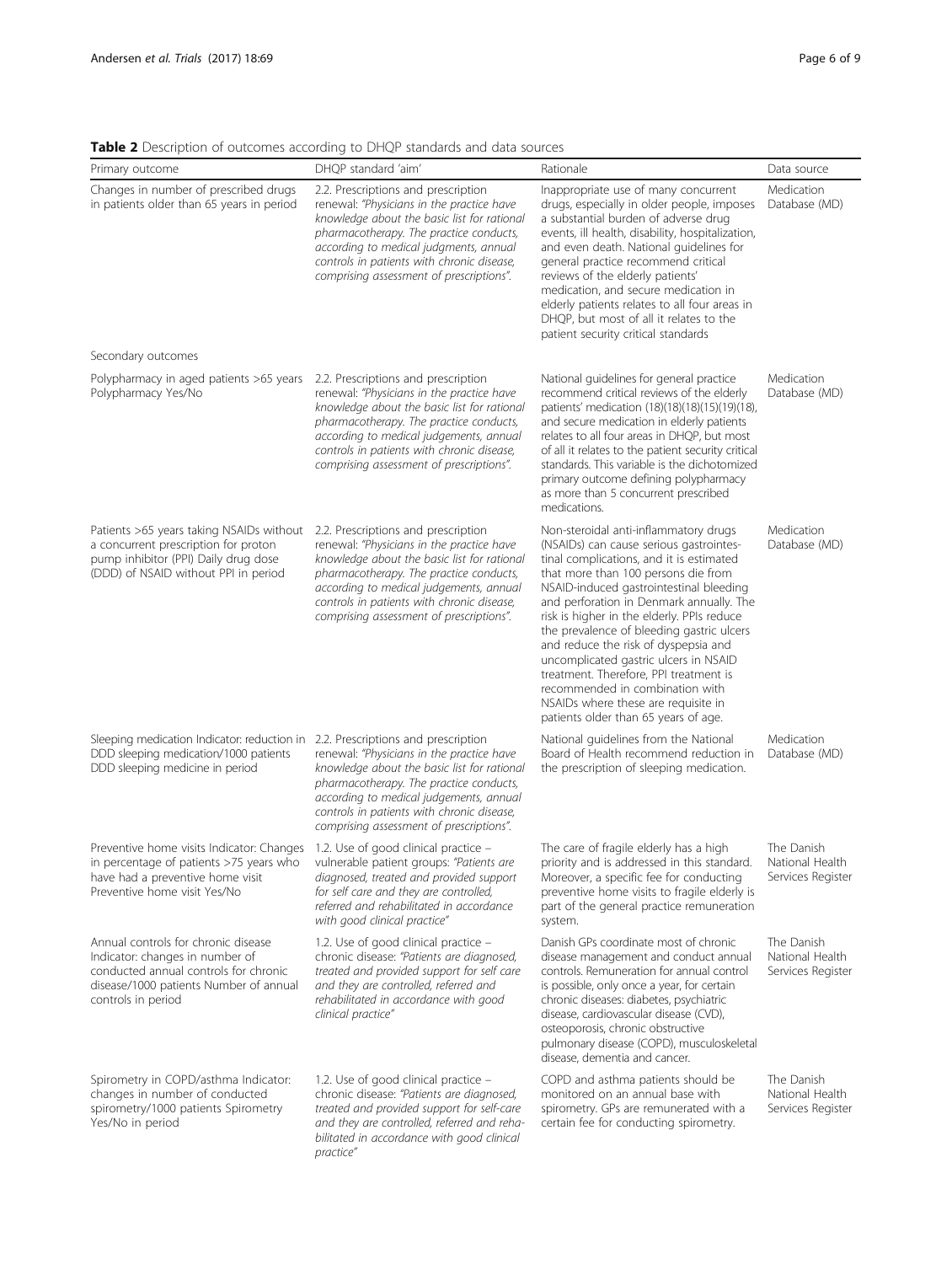| <b>Table 2</b> Description of outcomes according to DHQP standards and data sources (Continued) |  |  |  |
|-------------------------------------------------------------------------------------------------|--|--|--|
|-------------------------------------------------------------------------------------------------|--|--|--|

| Number of reported adverse events<br>(RAEs) Indicator: changes in number of<br>RAEs RAE Yes/No in period per practice                  | 1.3. Reported adverse events – the aim of<br>the standard is to: "Reduce the risk of<br>patient injuries following adverse events<br>and to create learning and improvement<br>on the background of reported adverse<br>events". | Reporting of accidental events is<br>addressed in standard 1.3. It is not only<br>the aim to reduce the <i>incidence</i> of<br>accidental events, but also to improve the<br>management and learning potential of<br>accidental events. Consequently, a simple<br>count of RAEs may be equivocal. In order<br>to avoid bias, we only analyse if at least<br>one RAE has been reported from a<br>practice in period. | Danish Patient<br>Safety Database<br>(DPSD)                |
|----------------------------------------------------------------------------------------------------------------------------------------|----------------------------------------------------------------------------------------------------------------------------------------------------------------------------------------------------------------------------------|---------------------------------------------------------------------------------------------------------------------------------------------------------------------------------------------------------------------------------------------------------------------------------------------------------------------------------------------------------------------------------------------------------------------|------------------------------------------------------------|
| Patient satisfaction survey Changes in<br>proportion of practices with a patient<br>satisfaction survey in period                      | 1.4. Patient evaluations – the aim of the<br>standard is to: "Generate learning and<br>improve the clinic's services on the basis of<br>patient feedback".                                                                       | Patient-experienced quality will be<br>surveyed using data from DANPEP (Danish<br>Patients Evaluate Practice) (23, 24). DANPEP<br>is a nationwide, continuous assessment of<br>patient contentment in general practice.<br>We only evaluate if a patient satisfaction<br>survey is conducted in period.                                                                                                             | DANPEP database<br>(Danish Patients<br>Evaluate Practice). |
| Mortality Indicator: changes in mortality<br>rates (deaths/1000 inhabitants) Number<br>of deaths in 2-month period after index<br>date |                                                                                                                                                                                                                                  | Mortality is the ultimate measure for<br>effects of all applied interventions in<br>health sciences. Any changes in mortality<br>rates in relation to accreditation are of<br>interest and should be a focus for<br>analysis. Data on mortality rates can be<br>obtained from (SD).                                                                                                                                 | Danish Register of<br>Causes of Death                      |

SD Statistics Denmark (StatDen)

#### Data collecting periods

All outcomes except mortality are surveyed in the following two periods:

- 1. Baseline data are collected from 1 January 2014 to 30 June 2014.
- 2. Follow-up data are collected from 1 January 2017 to 30 June 2017.

For mortality the periods are:

- 1. Baseline data are collected from 30 June2014 to 31 August 2014.
- 2. Follow-up data are collected from 30 June 2017 to 31 August 2017.

#### Data sources

Data on clinical effects measures are prospectively collected and stored within various national registers. However, the project group does not have permission to retrieve data until autumn 2017. Prescription data from 2015 formed the basis for the power analysis. Because of the CRS, these data can be linked to the patients' civil registration number and analysed within a common research database hosted by Statistics Denmark (StatDen) and Statens Serum Institut (SSI). A named responsible statistician will obtain permission to work with data within the frames of StatDen.

We will use the National Prescription Register (NPR), which is a database that includes records of all prescriptions dispensed at all Danish community

pharmacies since 1995 (information on drugs administered to hospital inpatients is not registered) to calculate the number of drugs per patients based on the date a prescription is redeemed, the pharmaceutical group (ATC code 4) and the DDD in the redeemed prescription. Based on this information, we will calculate the number of pharmaceutical groups through which an individual redeemed prescriptions on 30 June in the years 2014 and 2017.

The Danish Register of Causes of Death (DRCD), which includes information on specific causes of death based on death certificates, will be used to define allcause mortality.

GP and practice characteristics and services provided (e.g. spirometry and annual check-ups for chronic conditions) will be retrieved from the Danish National Health Services Register (DNHSR).

All baseline data are available in the mentioned registers/ databases and will be retrieved starting from autumn 2017.

#### **Statistics**

Differences in baseline characteristics are reported as numbers (percentages) and tested using chi-squared tests.

Linear regression will be used for continuously valued outcomes (e.g. number of different drugs, safe medication, annual controls, etc.) and logistic regression for binary outcomes (polypharmacy, preventive home visits, changes in proportion of practices with reported adverse events and changes in proportion of practices with a patient satisfaction survey). Analyses will account for clustering of patients in practices by generalized estimating equations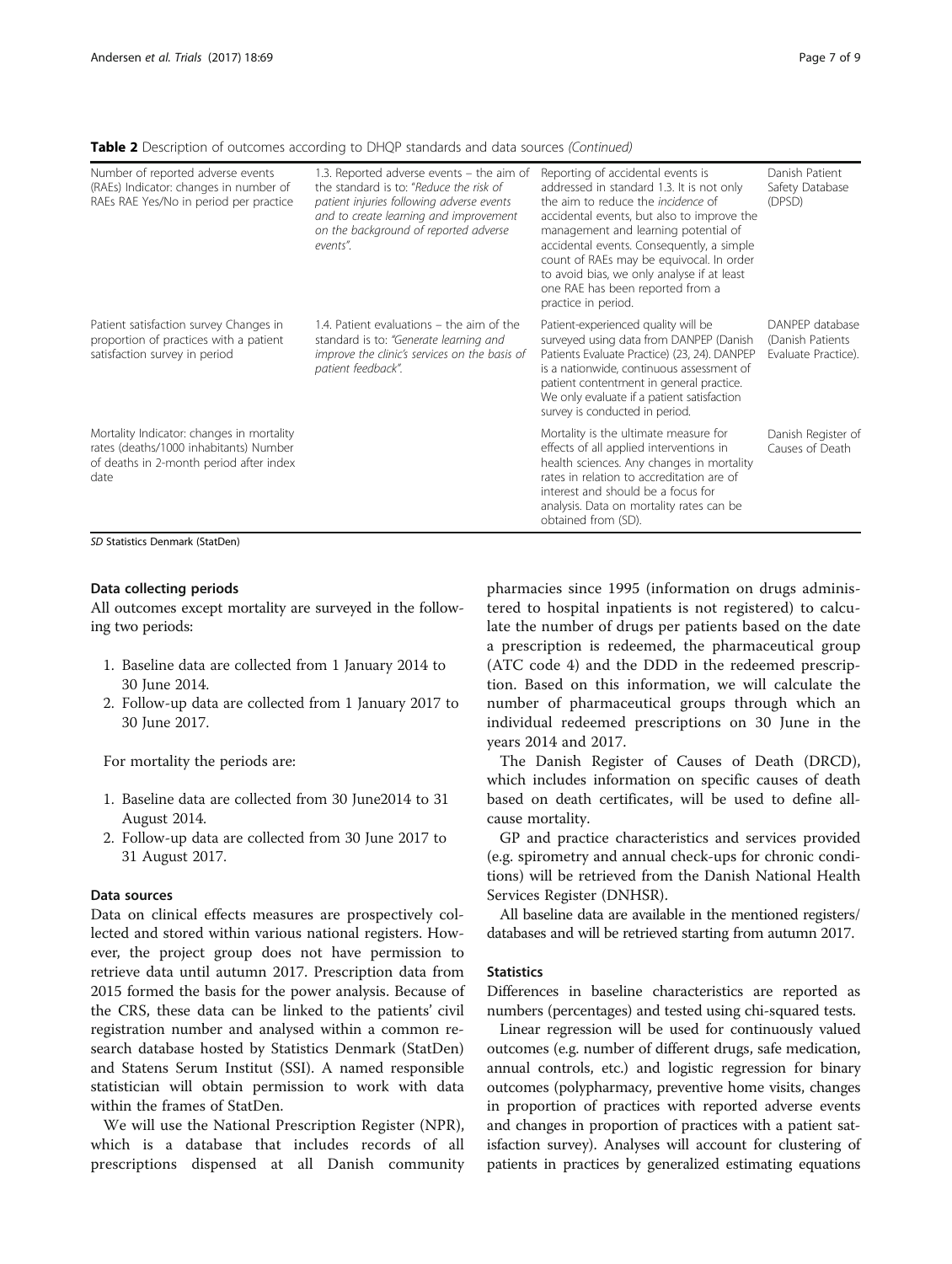<span id="page-7-0"></span>(GEE). A level of 5% will be taken as statistically significant.

Analyses will be performed in SAS version 9.4 (SAS Institute, Cary, NC, USA).

#### Power calculation

The mean number of Danes older than 65 years allocated to an average practice is 584 (standard deviation (SD) 378; registry data at the start of 2015). The mean number of redeemed prescriptions per patient among Danes older than 65 years is 6.59 (SD 5.04; registry data over the full year 2014). For the power calculation, the intra-class correlation (ICC) is set relatively high at 0.2.

Using the formulae in Hemming et al. [[19](#page-8-0)], we are able with our data to detect a difference from a mean number of prescriptions of 6.59 in the control group to 6.13 in the accreditation group using a  $t$  test with a 5% level of significance accounting for clustering within practices with a power of 80%.

#### Trial status

Randomization has been conducted. Power calculations are based on prescription data from 2015. All practices and GPs have been recruited. Data on clinical effects measures are prospectively collected and stored within various national registers. However, the project group does not have permission to retrieve data until autumn 2017.

#### **Discussion**

The consequences of accreditation and standard-setting processes are generally under-researched; this is particularly true in general practice. This paper describes the rationale and design of the first cluster-randomized controlled trial to evaluate the clinical effects of a nationwide accreditation scheme in general practice, focusing on the effects of accreditation on changes in the number of prescribed drugs in patients older than 65 years. Our study is in accordance with several recent calls for more research into the clinical effects of accreditation in healthcare [\[3](#page-8-0), [5, 9, 20](#page-8-0), [21\]](#page-8-0). This is the first study with a CRCT approach to measure clinical effects of accreditation in general practice. Thus, the knowledge emanating from this study will be unique, and the study may set a benchmark for more research.

The study is an effectiveness study based on register data, and thus is not dependent on inputs from participants or their willingness to participate; hence, the occurrence of information and selection bias is reduced. Moreover, the randomization seems to be successful, as GPs and their practices do not differ between accreditation years.

Randomization group sizes were dependent on allocation and determined by IKAS; thus, this decision was out

of the hands of the project group. Allocation was conducted by draw, and the persons who drew lots were impartial. The decision on excluding practices allocated to accreditation in 2017 from the analysis was logical and pragmatic, as any spillover effect from the intervention group accreditation year 2016 is suggested to be largest for accreditation year 2017 and least for accreditation year 2018.

Experiences from the French healthcare system suggest that accreditation risks being reduced to a matter of standardizing practices rather than a matter of improving quality [[22\]](#page-8-0). Therefore, our study primarily focuses on clinically relevant quality indicators relating to the DHQP. The research group scrutinized the standards in the accreditation scheme, and the final list of endpoints was established according to relevant outcomes from a clinical perspective. The direction of changes for some of the chosen outcomes is ambiguous; e.g. polypharmacy can be appropriate in patients with multi-morbidity, but it may also be a result of a lack of treatment plans and medicine reviews. However, according to several national guidelines and systematic reviews, polypharmacy should be reduced, especially among the elderly.

Because the accreditation scheme is mandatory for all Danish GPs, the results are expected to be representative for the effects of accreditation in Danish general practice. Extrapolation to other countries requires further consideration due to differences in the organization of healthcare systems and cultural factors.

The Danish GPs have been informed about the forthcoming accreditation at least 12 months ahead. It may be assumed that some practices will prepare their accreditation in good time as part of their practice development work. Further, some spillover effects must be expected from practices undergoing accreditation to practices awaiting accreditation. Therefore, we collect baseline data from the first half of 2014, and leave out the 2017 population in our analysis.

The GPs allocated to the three clusters did not differ statistically significantly in gender, practice type or region. Therefore, we assume that eventual changes in performance cannot be ascribed to selection.

#### Additional files

[Additional file 1:](dx.doi.org/10.1186/s13063-017-1818-6) CONSORT extension for cluster trials checklist. (DOCX 36 kb) [Additional file 2:](dx.doi.org/10.1186/s13063-017-1818-6) SPIRIT checklist. (DOC 121 kb)

#### Abbreviations

ACCD: Annual controls for chronic disease; ADE: Adverse drug event; AKIAP: Accreditation in general practice; COPD: Chronic obstructive pulmonary disease; CRS: Civil Registration System; DANPEP: Danish Patients Evaluate Practice; DDD: Daily drug dose; DHQP: Danish Healthcare Quality Programme; DNHSR: Danish National Health Services Register; DPSD: Danish Patient Safety Database; DRCD: Danish Register of Causes of Death;